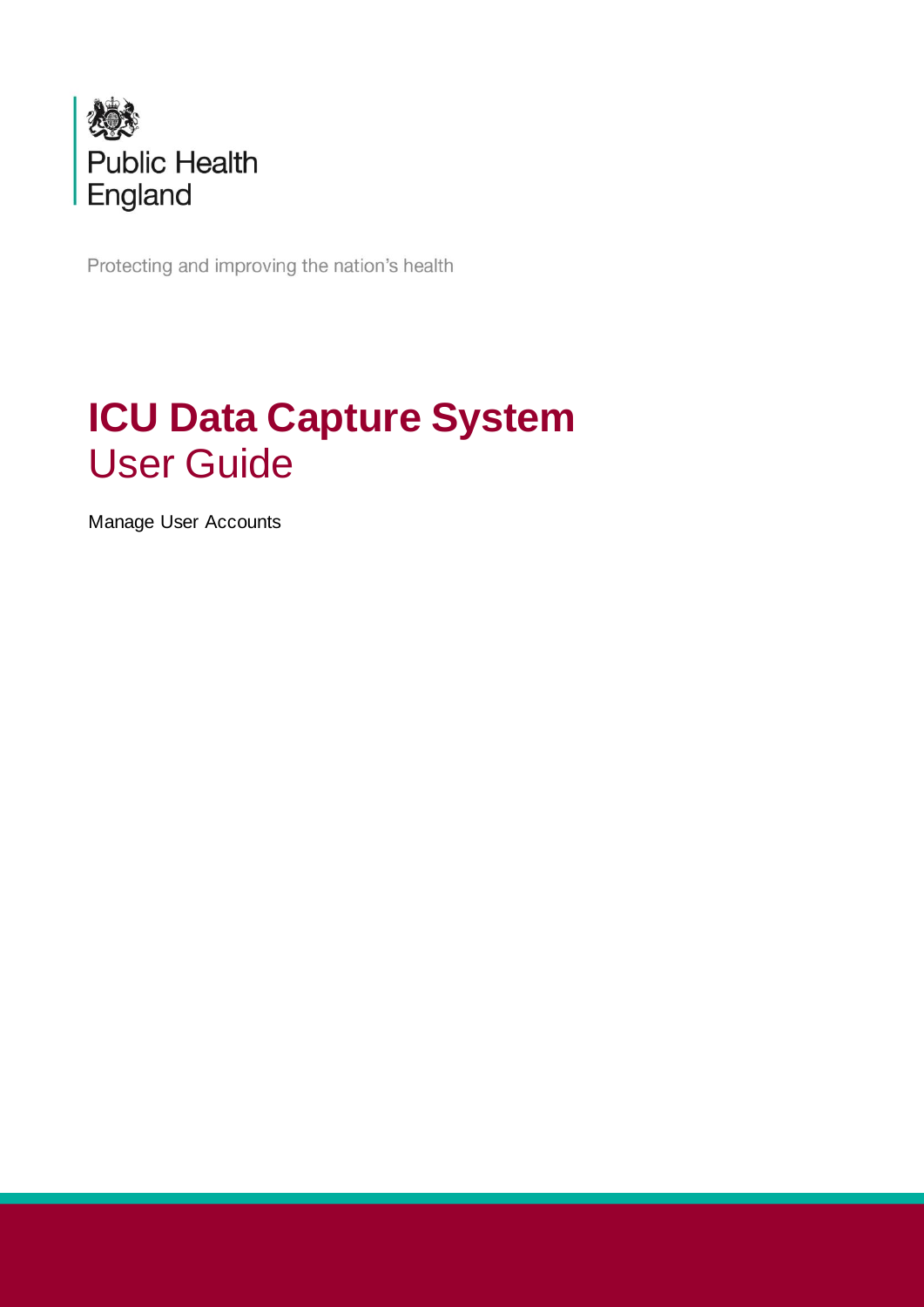# <span id="page-1-0"></span>About Public Health England

Public Health England exists to protect and improve the nation's health and wellbeing, and reduce health inequalities. We do this through world-leading science, research, knowledge and intelligence, advocacy, partnerships and the delivery of specialist public health services. We are an executive agency of the Department of Health and Social Care, and a distinct delivery organisation with operational autonomy. We provide government, local government, the NHS, Parliament, industry and the public with evidence-based professional, scientific and delivery expertise and support.

Public Health England Wellington House 133-155 Waterloo Road London SE1 8UG Tel: 020 7654 8000 [www.gov.uk/phe](http://www.gov.uk/phe) Twitter: [@PHE\\_uk](https://twitter.com/PHE_uk) Facebook: [www.facebook.com/PublicHealthEngland](http://www.facebook.com/PublicHealthEngland)

For queries relating to this document, please contact: [ICCQIP.surveillance@phe.gov.uk](mailto:ICCQIP.surveillance@phe.gov.uk)

## QGL

#### © Crown copyright 2020

You may re-use this information (excluding logos) free of charge in any format or medium, under the terms of the Open Government Licence v3.0. To view this licence, visit [OGL.](https://www.nationalarchives.gov.uk/doc/open-government-licence/version/3/) Where we have identified any third party copyright information you will need to obtain permission from the copyright holders concerned.

Published October 2020



 PHE supports the UN Sustainable Development Goals

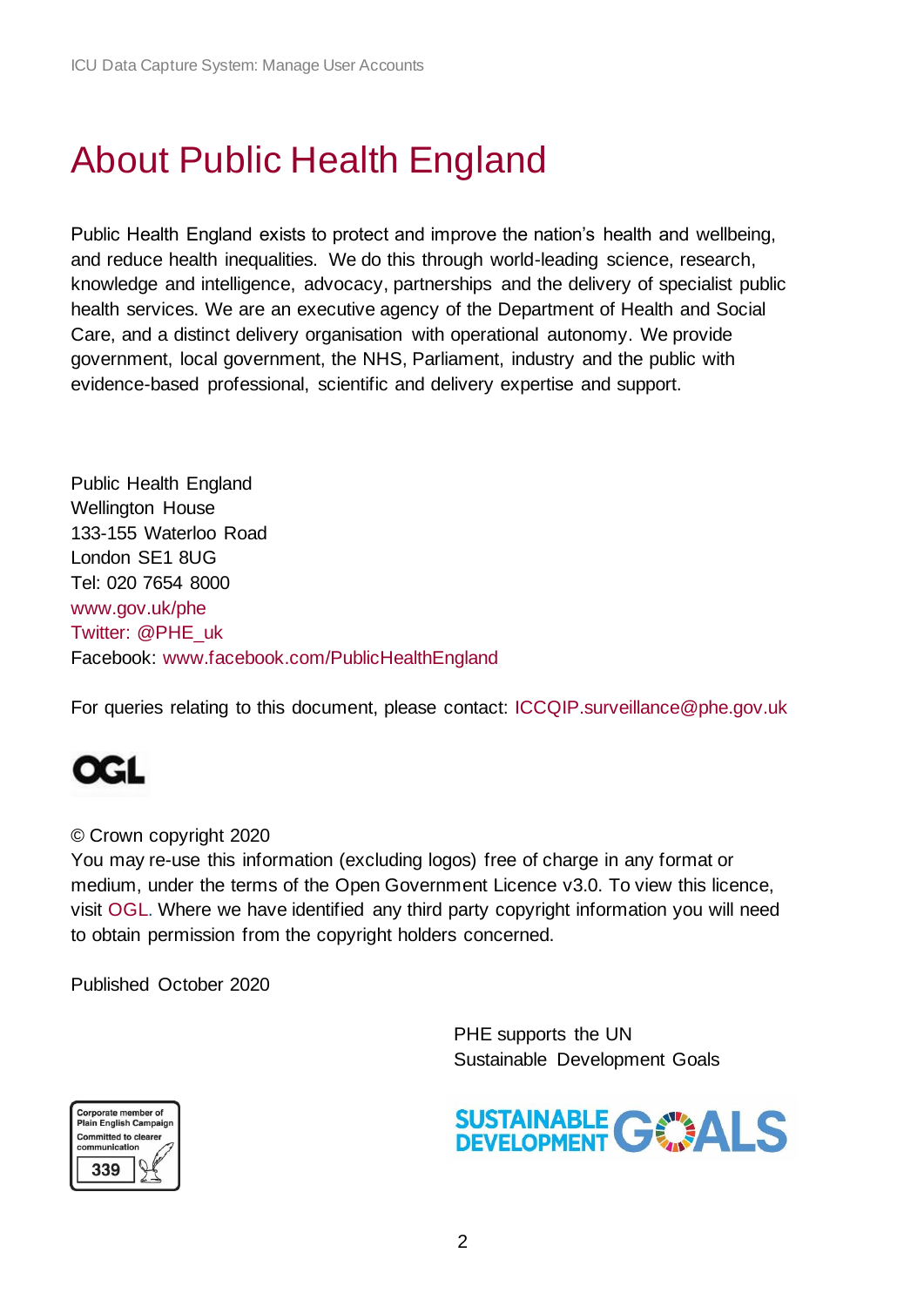# <span id="page-2-0"></span>Document History

| <b>Revision Date</b> | Author                | Version |
|----------------------|-----------------------|---------|
| 11/03/2018           | Public Health England | 1.0     |
| 02/10/2020           | Public Health England | 1.1     |
|                      |                       |         |
|                      |                       |         |
|                      |                       |         |
|                      |                       |         |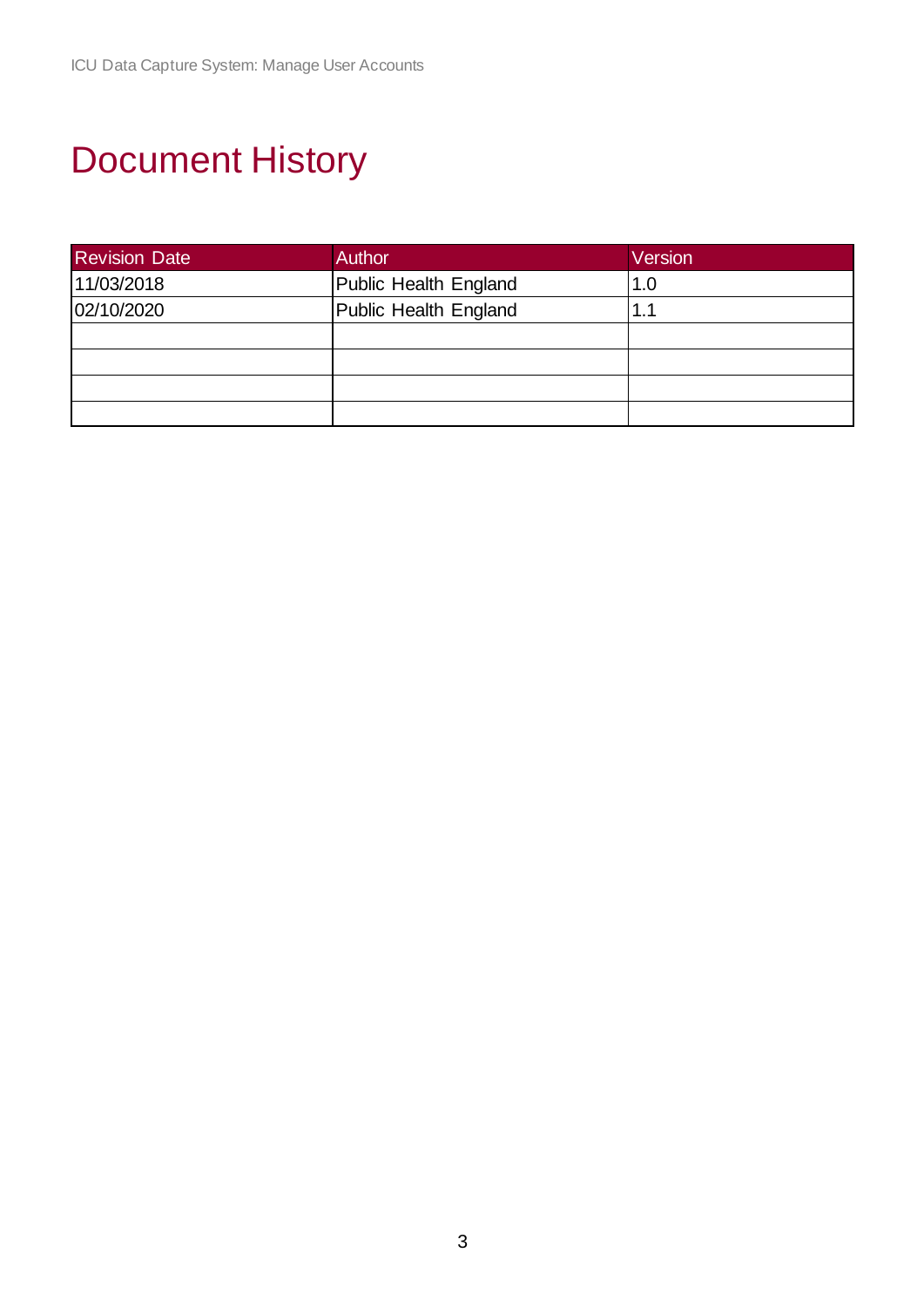## **Contents**

| About Public Health England                                                                                                                                                                                                                                   | $\overline{2}$                                |
|---------------------------------------------------------------------------------------------------------------------------------------------------------------------------------------------------------------------------------------------------------------|-----------------------------------------------|
| <b>Document History</b>                                                                                                                                                                                                                                       | 3                                             |
| <b>Manage User Accounts</b>                                                                                                                                                                                                                                   | 5                                             |
| Login to the ICU DCS System<br>Access the Manage Accounts Screens<br><b>Update User Roles</b><br><b>Force Password Reset</b><br>Deactivate / Activate User Account<br>Deactivate Account<br><b>Activate Account</b><br><b>Unlock User Account</b><br>Appendix | 5<br>6<br>7<br>8<br>9<br>10<br>10<br>10<br>12 |
| Organisation Types and User Roles                                                                                                                                                                                                                             | 12                                            |
| Table 1                                                                                                                                                                                                                                                       | 13                                            |
| Table 2                                                                                                                                                                                                                                                       | 15                                            |
|                                                                                                                                                                                                                                                               |                                               |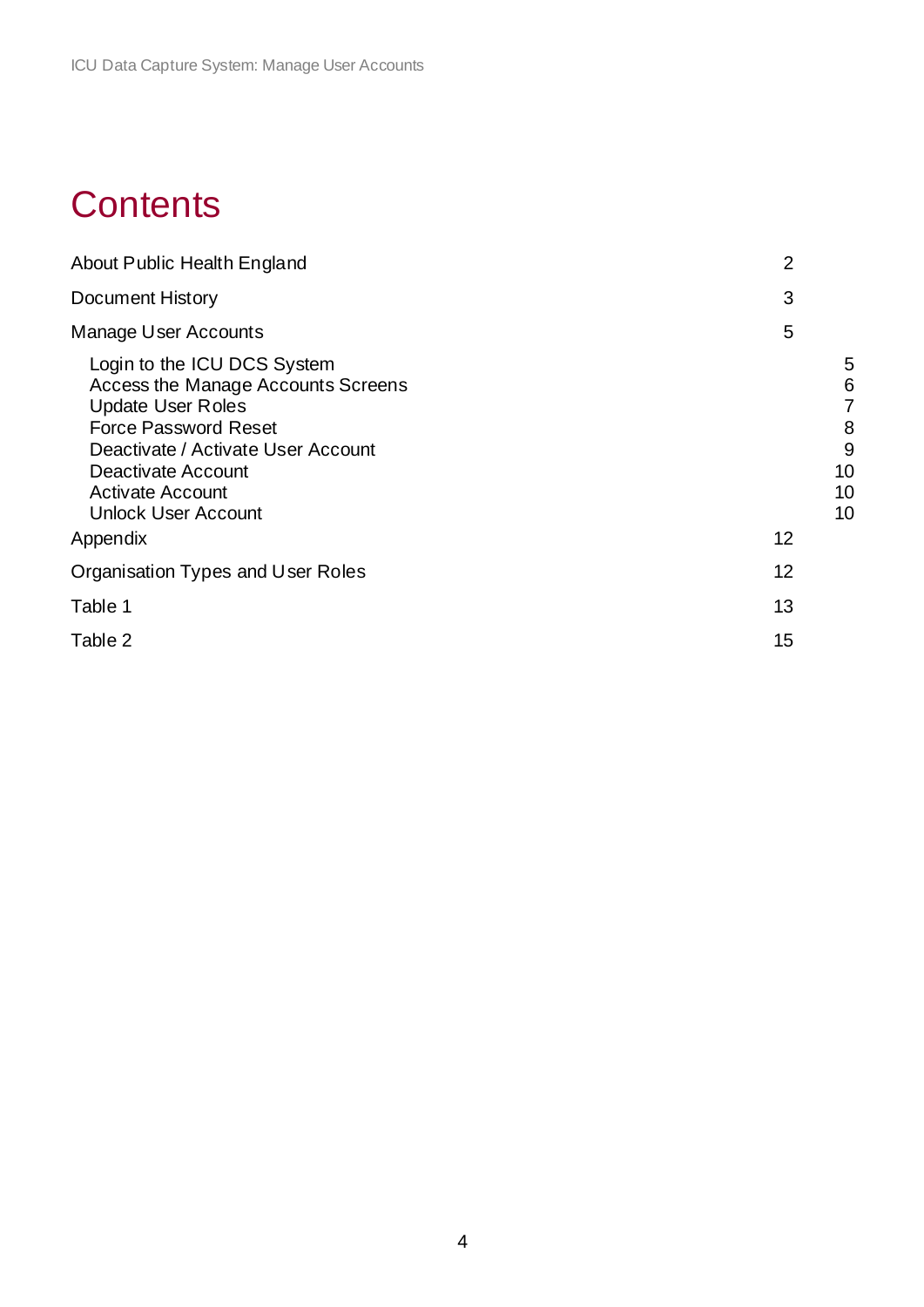# <span id="page-4-0"></span>Manage User Accounts

A local administrator for an organisation will be able to search for, update, and unlock User Accounts registered to their organisation(s).

## <span id="page-4-1"></span>Login to the ICU DCS

- Go to [https://icudcs.phe.org.uk](https://icudcs.phe.org.uk/)
- The ICU DCS will display the 'Homepage' screen [\(Figure 1\)](#page-4-2)

#### <span id="page-4-2"></span>**Figure 1: ICU DCS Homepage**



- Enter your 'User Name' (the email address that was used to request your account) and 'Password' in the 'Log in' panel
- Select the 'Login' Button
- An added screen will appear asking you to authenticate your account via the security questions that you chose [\(Figure 2\)](#page-5-1)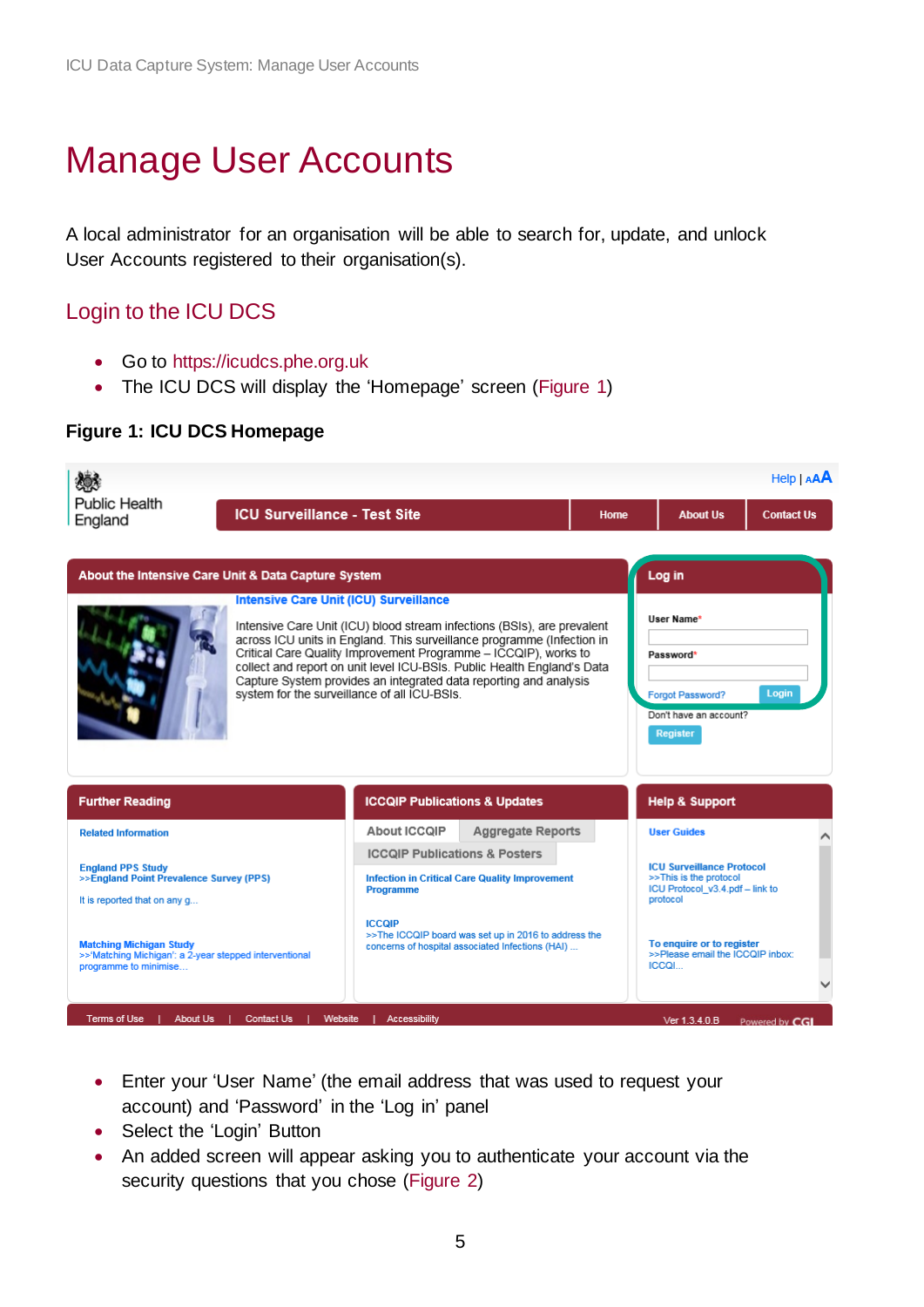#### <span id="page-5-1"></span>**Figure 2: Authentication process when logging into ICU DCS**

| <b>HCAI DCS: Login As</b>     |                                                                                                         |  |  |  |
|-------------------------------|---------------------------------------------------------------------------------------------------------|--|--|--|
|                               | Please authenticate your account by answering the following security question<br>and clicking on Submit |  |  |  |
| Security Question             | What is your father's middle name?                                                                      |  |  |  |
| Answer <sup>x</sup>           |                                                                                                         |  |  |  |
| Forgotten Security Questions? |                                                                                                         |  |  |  |
|                               | <b>Authenticate</b>                                                                                     |  |  |  |

• The ICU DCS will display the 'Home Dashboard' screen [\(Figure 3\)](#page-5-2)

### <span id="page-5-0"></span>Access the Manage Accounts Screens

- Navigate to the 'Menu Toolbar' on the left-hand side of the screen
- Select 'User Administration'
- Select 'Manage User Accounts'

#### <span id="page-5-2"></span>**Figure 3: ICU DCS Home Dashboard**

|             |                    |                                                                                                         | Home | <b>About Us</b> | <b>Contact Us</b> |
|-------------|--------------------|---------------------------------------------------------------------------------------------------------|------|-----------------|-------------------|
| Home        | <b>ICU Summary</b> | <b>ICU Benchmarking</b>                                                                                 |      |                 |                   |
|             |                    |                                                                                                         |      |                 |                   |
| Welcome-ICU |                    |                                                                                                         |      |                 |                   |
|             |                    |                                                                                                         |      |                 |                   |
|             |                    |                                                                                                         |      |                 |                   |
|             |                    |                                                                                                         |      |                 |                   |
|             |                    |                                                                                                         |      |                 |                   |
|             |                    |                                                                                                         |      |                 |                   |
|             |                    |                                                                                                         |      |                 |                   |
|             |                    |                                                                                                         |      |                 |                   |
|             |                    |                                                                                                         |      |                 |                   |
|             |                    |                                                                                                         |      |                 |                   |
|             |                    |                                                                                                         |      |                 |                   |
|             |                    |                                                                                                         |      |                 |                   |
|             | System go live     | <b>ICU Surveillance - Test Site</b><br><b>System Announcements-ICU</b><br>ICU Surveillance System (DCS) |      |                 |                   |

• The ICU DCS will display the 'Search User Accounts' screen [\(Figure 4\)](#page-6-1)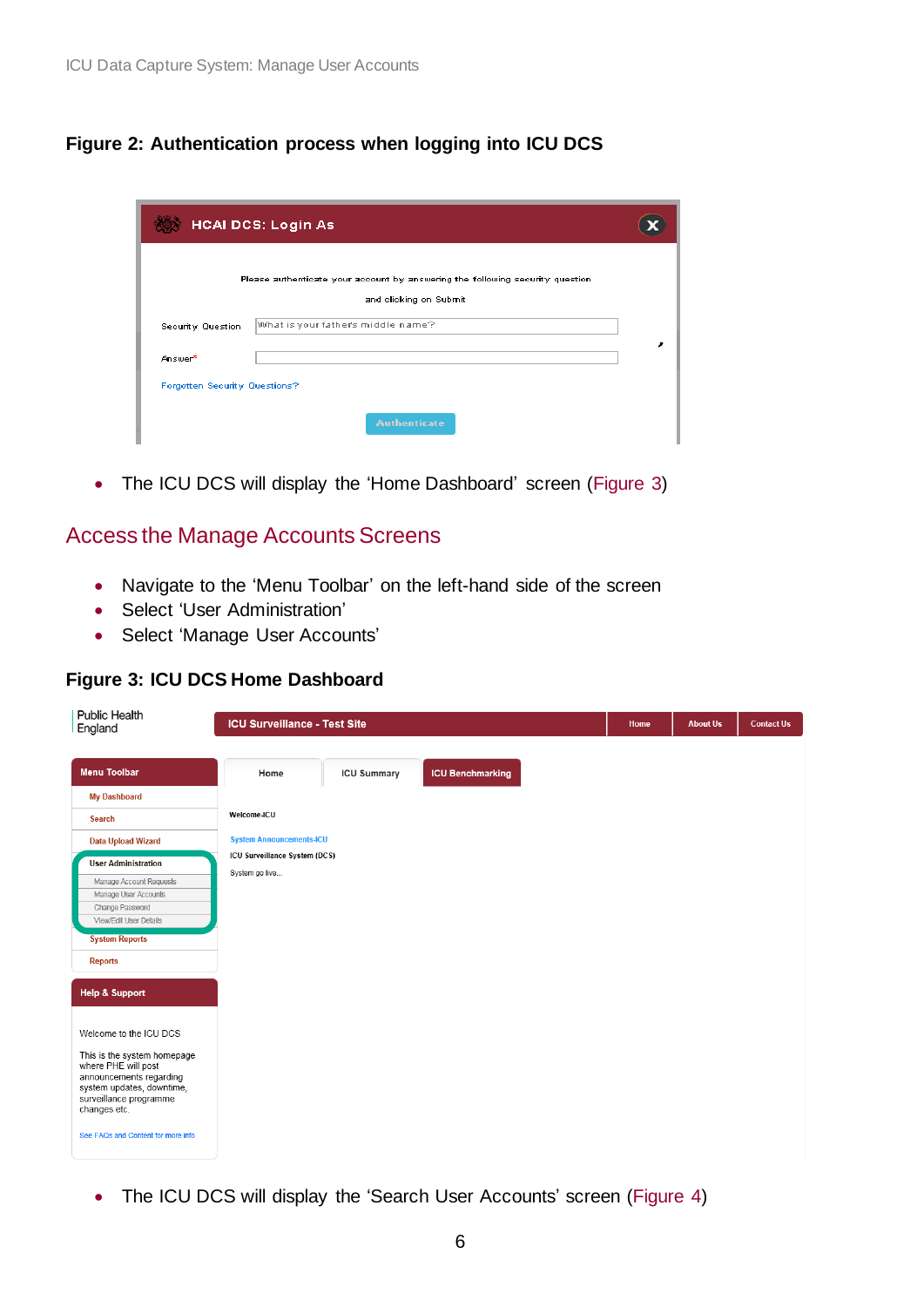- Select 'Find'
- The 'Search User Accounts' screen displays all active accounts for your respective organisation(s) based on parameters/filters selected

<span id="page-6-1"></span>

| <b>Public Health</b><br>England                                                                             | <b>ICU Surveillance - Test Site</b>                |                                                                         | Home                     | <b>Contact Us</b><br><b>About Us</b> |
|-------------------------------------------------------------------------------------------------------------|----------------------------------------------------|-------------------------------------------------------------------------|--------------------------|--------------------------------------|
| Menu Toolbar                                                                                                | <b>Search User Accounts</b>                        |                                                                         |                          |                                      |
| <b>My Dashboard</b>                                                                                         | <b>Email Address</b><br>support.hcaidcs@phe.gov.uk |                                                                         |                          |                                      |
| <b>Search</b>                                                                                               | <b>First Name</b>                                  |                                                                         | □                        | Deleted Both                         |
| <b>Case Capture</b>                                                                                         | Partial                                            | Surname<br>Partial                                                      |                          | $\blacktriangledown$                 |
| <b>Data Upload Wizard</b>                                                                                   | $\blacktriangledown$<br>Region<br>$-A  -$          | Locked<br>Both                                                          | $\blacktriangledown$     | Active Both<br>$\blacktriangledown$  |
| <b>Case Administration</b>                                                                                  | Organisation Type -- All--                         |                                                                         | $\overline{\phantom{a}}$ |                                      |
| <b>User Administration</b>                                                                                  | Organisation<br>$-A$ ll--                          |                                                                         | $\blacktriangledown$     | Role CCG Data Entry, Data            |
| <b>System Reports</b>                                                                                       | Date Range From<br>圃                               | Date Range<br>圃<br>To                                                   |                          |                                      |
| <b>Reports</b>                                                                                              |                                                    |                                                                         |                          | <b>Reset</b><br>Find                 |
| <b>Help &amp; Support</b>                                                                                   | <b>First Name</b>                                  | <b>Email Address</b><br><b>Surname</b>                                  | <b>Roles</b>             | Org Type                             |
|                                                                                                             | (A  )<br>(A  )                                     | (A  )                                                                   | (A  )                    | (AII)                                |
| This page allows a Local<br>Administrator to search for user<br>accounts relevant to their<br>organisation. | View<br>Support                                    | <b>HCAIDCS</b><br>support.hcaidcs@phe.gov.ul System Administrator       |                          | Public Health England<br>(National)  |
| Please note only Local<br>Administrators and System<br>Administrators are able to delete<br>users.          |                                                    |                                                                         |                          |                                      |
| For a more refined search result<br>please complete as many of the<br>search criteria as possible           |                                                    |                                                                         |                          |                                      |
| Click here to view guide<br>See FAQs and Content for more info                                              |                                                    |                                                                         |                          |                                      |
|                                                                                                             | ◁<br>$\sim$ $\sim$ $\sim$ $\sim$                   | <b>Contract</b><br>$\overline{a}$<br>$\sim$<br>$\overline{\phantom{a}}$ |                          | $\rightarrow$                        |

- Locate the account you wish to view or update in the search results grid
- Select 'View'
- The ICU DCS will display the 'Manage User Account' screen [\(Figure 5\)](#page-6-2)

### <span id="page-6-0"></span>Update User Roles

An ICU Local Administrator is able to regulate and update the "Roles" associated to each of the registered users within their organisation, with the exception of the ICU Local Administrator role. Please contact PHE if an ICU Local Administrator needs to be removed or added to an organisation.

- On the "Manage User Account" screen [\(Figure 5\)](#page-6-2), select the 'Roles' dropdown menu
- <span id="page-6-2"></span>• Check whether the user has the appropriate user roles associated to their account. For further information about Roles and Permissions please view the [Appendix](#page-11-0) at the end of this User Guide.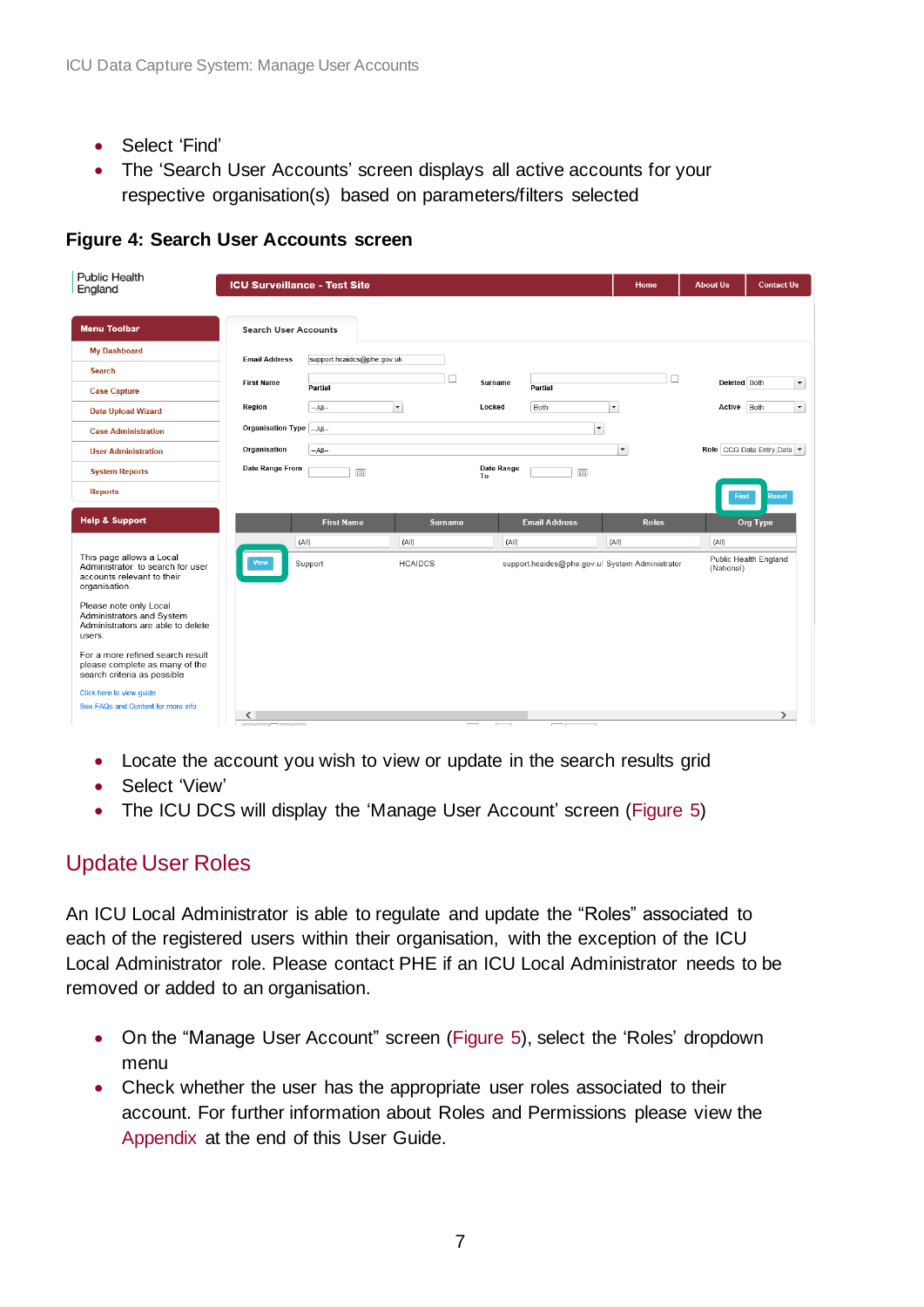#### **Figure 5: Manage User Account screen**

| <b>Manage User Account</b>                        |                                                                             |                      |
|---------------------------------------------------|-----------------------------------------------------------------------------|----------------------|
| Mandatory fields are marked with red asterisk (*) |                                                                             |                      |
| Manage User Account                               |                                                                             |                      |
| User Id*                                          | 1964                                                                        |                      |
| Email Address *                                   | test@phe.gov.uk                                                             | Locked $\Box$        |
| First Name*                                       | Test                                                                        |                      |
| Surname*                                          | Test                                                                        | Force Password Reset |
| <b>Primary Contact Telephone Number</b>           | 01234567                                                                    | 16-Jul-2020 07:07    |
| <b>Secondary Contact Telephone Number</b>         |                                                                             | <b>Deleted</b>       |
| Region *                                          | <b>NATIONAL</b>                                                             |                      |
| Organisation Type *                               | Public Health England (N ▼                                                  | Active <b>7</b>      |
| Organisation *                                    | PUBLIC HEALTH ENGL.<br>$\overline{\phantom{a}}$                             |                      |
| Sites*                                            |                                                                             |                      |
| Roles*                                            | <b>Or System Administrator</b><br>Configuration<br>Administrator            |                      |
|                                                   | □ ICU Local Administrator                                                   | Cancel<br>Save       |
|                                                   | □ ICU Read Only<br>□ ICU Read Only No PII                                   |                      |
|                                                   | □ ICU Reports<br>PHE National Read<br>Only (No PII)<br>System Administrator |                      |
|                                                   | System Administrator<br>(Read Only)                                         |                      |

- Select or unselect Roles associated to the user as required
- Select 'Save' button
- The ICU DCS will display the 'Search User Accounts' screen
- The changes will be applied to the updated account the next time the respective user logs into the ICU DCS

### <span id="page-7-0"></span>Force Password Reset

An ICU Local Administrator can force a user to reset their password. If 'Force Password Reset' is checked the user will be prompted to change their password at the next login attempt [\(Figure 6\)](#page-8-1).

- On the 'Manage User Account' screen, navigate to the 'Force Password Reset' checkbox
- Check the 'Force Password Reset' checkbox
- Select 'Save' button
- The ICU DCS will display the 'Search User Accounts' screen
- Upon their next login the selected user will be forced to choose and enter a new password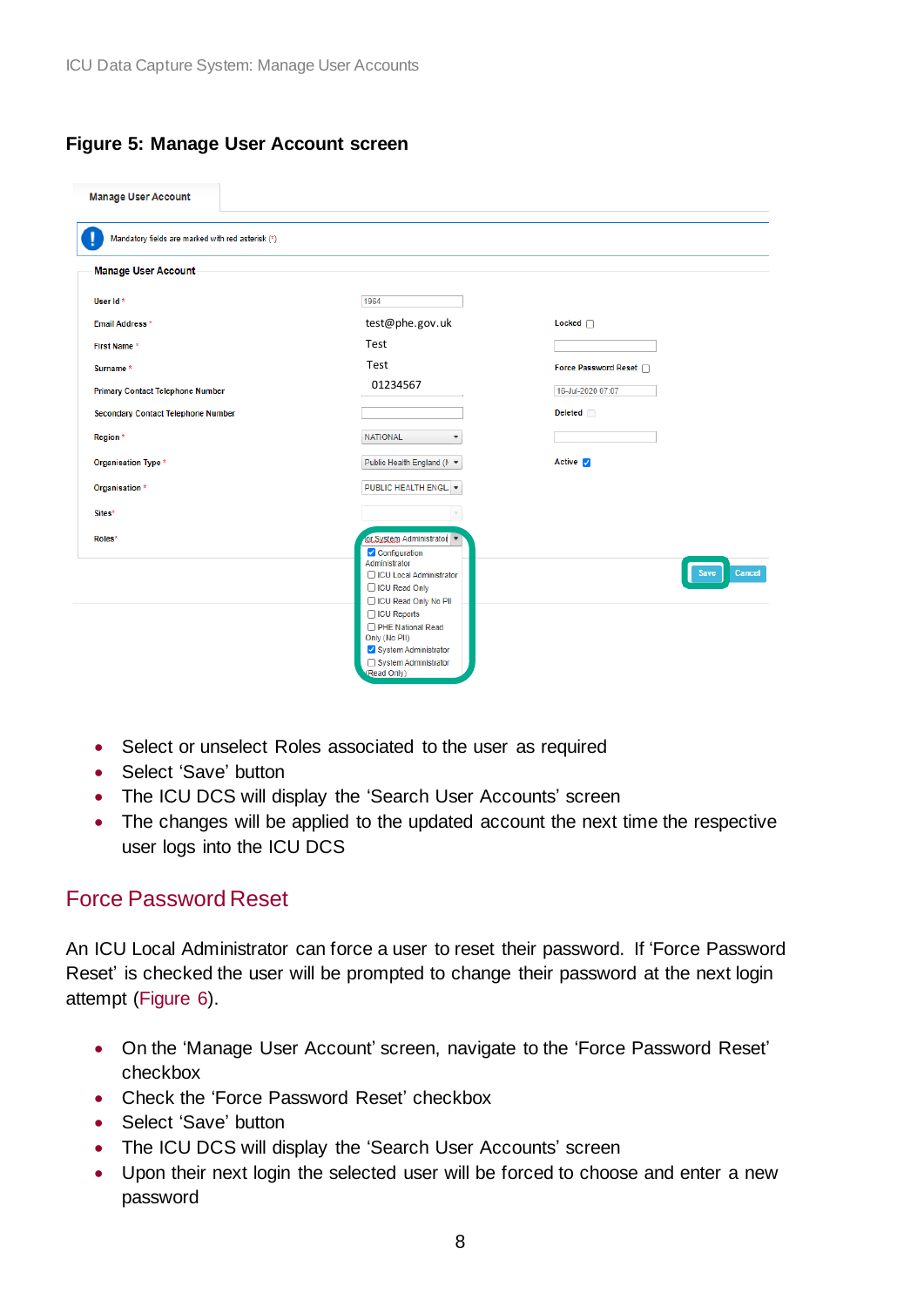#### <span id="page-8-1"></span>**Figure 6: Force Password Reset option**

| <b>HCAI DCS: Manage User Account</b>                           |                                                   |                            | $\alpha$              |
|----------------------------------------------------------------|---------------------------------------------------|----------------------------|-----------------------|
| Help & Support                                                 | Manage User Account                               |                            |                       |
| This page allows a Local<br>Administrator to update, and       | Mandatory fields are marked with red asterisk (*) |                            |                       |
| unlock user accounts relevant to<br>their organisation.        | Manage User Account                               |                            |                       |
| Please note only Local                                         | User Id*                                          | 33                         |                       |
| Administrators and System<br>Administrators are able to delete | Email Address *                                   | support.hcaidcs@phe.gov.ul | Locked                |
| users.                                                         | First Name*                                       | <b>HCAI DCS Support</b>    |                       |
| Please amend user account<br>accordingly and remember to       | Surname*                                          | <b>HCAI DCS Support</b>    | Force Password Reset  |
| Save before closing the window.                                | Primary Contact Telephone Number                  | 99999999999                | 21-Sep-2015 11:09     |
| Click here to view guide                                       | Secondary Contact Telephone Number                |                            | <b>Deleted</b>        |
|                                                                | Region*                                           | <b>LONDON</b>              |                       |
| <b>Key to Screen Symbols</b>                                   | Organisation Type *                               | Clinical Commissioning C   | Active V              |
|                                                                | Organisation *                                    | NHS BARKING AND DAGIY      |                       |
| Error on page                                                  | Sites*                                            | Select Site<br>٠           |                       |
| Attention                                                      | Roles*                                            | Read Only (No PII)<br>۰    |                       |
| Saved / completed                                              |                                                   |                            | <b>Save</b><br>Cancel |
| Close sceen / popout                                           |                                                   |                            |                       |
| nformation                                                     |                                                   |                            |                       |
| Button<br>Text                                                 |                                                   |                            |                       |

## <span id="page-8-0"></span>Deactivate / Activate User Account

An account can be made active or inactive by the ICU Local Administrator but only for their respective organisation. If you would like to prevent a user from accessing the ICU DCS for your organisation(s) they can be made inactive via the 'Manage User Account' tool.

Please contact PHE, if you believe a user needs to be prevented from accessing the ICU DCS, regardless of which other organisations they are registered to.

By default the 'Active' checkbox will be checked on the 'Manage User Account' [\(Figure](#page-9-3)  [7\)](#page-9-3). On saving the screen, if the 'Active' checkbox is unchecked, the user account for the Organisation will be inactivated. Consequently, the user will no longer be able to log into ICU DCS for that particular Organisation. The access can be reinstated by re-ticking the 'Active' checkbox again.

If a user has not accessed the ICU DCS for 45 days or more their account will be automatically locked. A Local Administrator can unlock the account again by unticking the 'Locked' checkbox.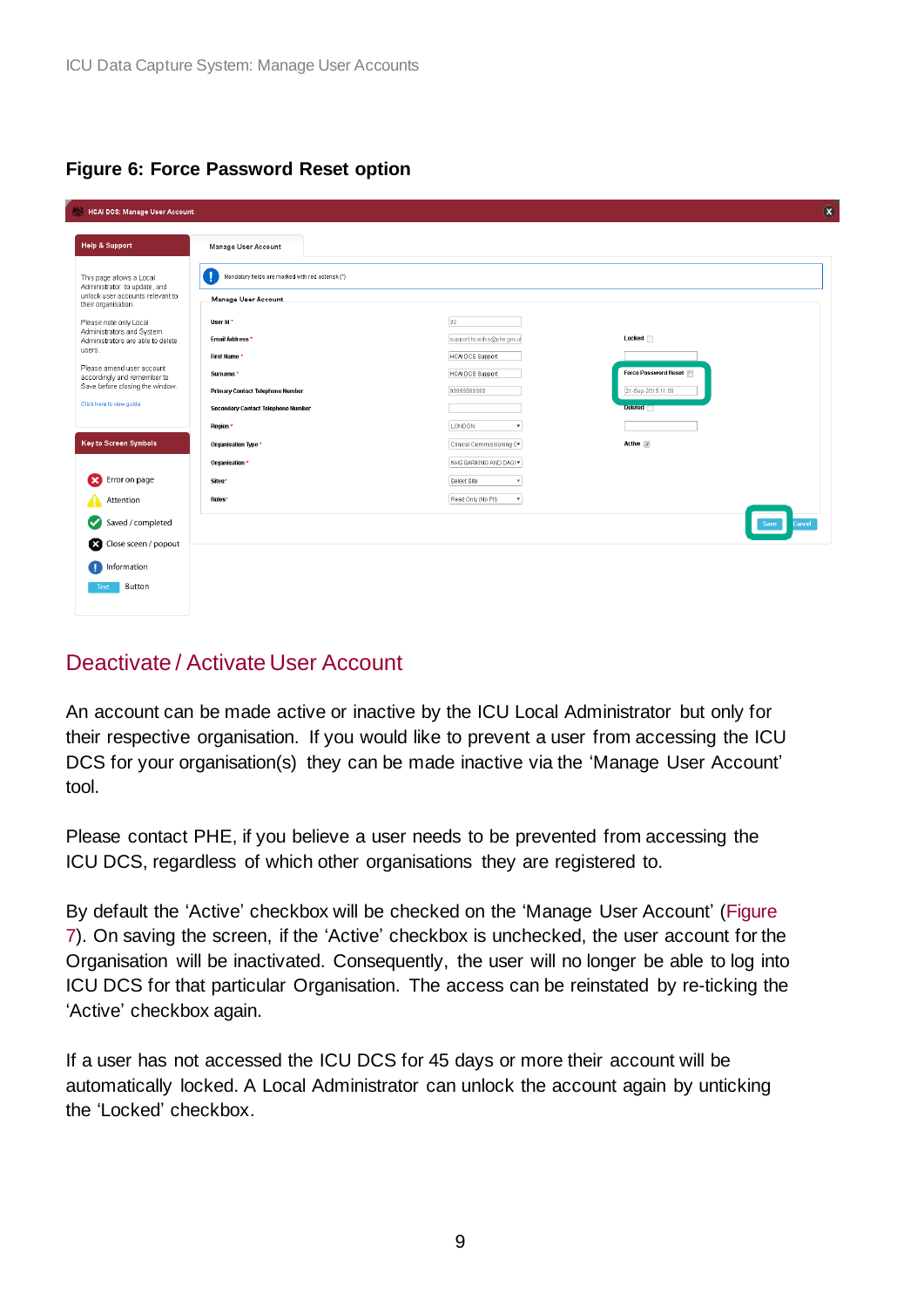#### <span id="page-9-3"></span>**Figure 7: Activate option on Manage User Account screen**

| <b>HCAI DCS: Manage User Account</b>                     |                                                        |                               |                       |
|----------------------------------------------------------|--------------------------------------------------------|-------------------------------|-----------------------|
| <b>Help &amp; Support</b>                                | Manage User Account                                    |                               |                       |
| This page allows a Local<br>Administrator to update, and | U<br>Mandatory fields are marked with red asterisk (*) |                               |                       |
| unlock user accounts relevant to<br>their organisation.  | <b>Manage User Account</b>                             |                               |                       |
| Please note only Local<br>Administrators and System      | User Id *                                              | 33                            |                       |
| Administrators are able to delete                        | Email Address*                                         | support.hcaidcs@phe.gov.ul    | Locked                |
| users.                                                   | First Name*                                            | <b>HCAI DCS Support</b>       |                       |
| Please amend user account<br>accordingly and remember to | Surname*                                               | <b>HCAI DCS Support</b>       | Force Password Reset  |
| Save before closing the window.                          | Primary Contact Telephone Number                       | 99999999999                   | 21-Sep-2015 11:09     |
| Click here to view guide                                 | Secondary Contact Telephone Number                     |                               | Deleted <sub>II</sub> |
|                                                          | Region *                                               | LONDON<br>٠                   |                       |
| <b>Key to Screen Symbols</b>                             | Organisation Type *                                    | Clinical Commissioning C      | Active $\nabla$       |
|                                                          | Organisation *                                         | NHS BARKING AND DAGI *        |                       |
| Error on page                                            | Sites*                                                 | Select Site<br>$\;$           |                       |
| Attention                                                | Roles*                                                 | Read Only (No PII)<br>$\star$ |                       |
| Saved / completed                                        |                                                        |                               | Cancel<br>Save        |
| ☎<br>Close sceen / popout                                |                                                        |                               |                       |
| nformation                                               |                                                        |                               |                       |
| Button<br>Text                                           |                                                        |                               |                       |

## <span id="page-9-0"></span>Deactivate Account

- On the 'Manage User Account' screen, navigate to the 'Active' checkbox (Figure [7\)](#page-9-3)
- Un-check the 'Active' checkbox
- Select 'Save' button
- The ICU DCS will display the Manage User Account screen
- The user will not be able to view or enter data for the deactivated organisation upon their next login

### <span id="page-9-1"></span>Activate Account

- On the 'Manage User Account' screen, navigate to the 'Active' checkbox (Figure [7\)](#page-9-3)
- Check the 'Active' checkbox
- Select 'Save' button
- The ICU DCS will display the 'Manage User Account' screen
- The user will be able to access the ICU DCS upon their next login attempt

### <span id="page-9-2"></span>Unlock User Account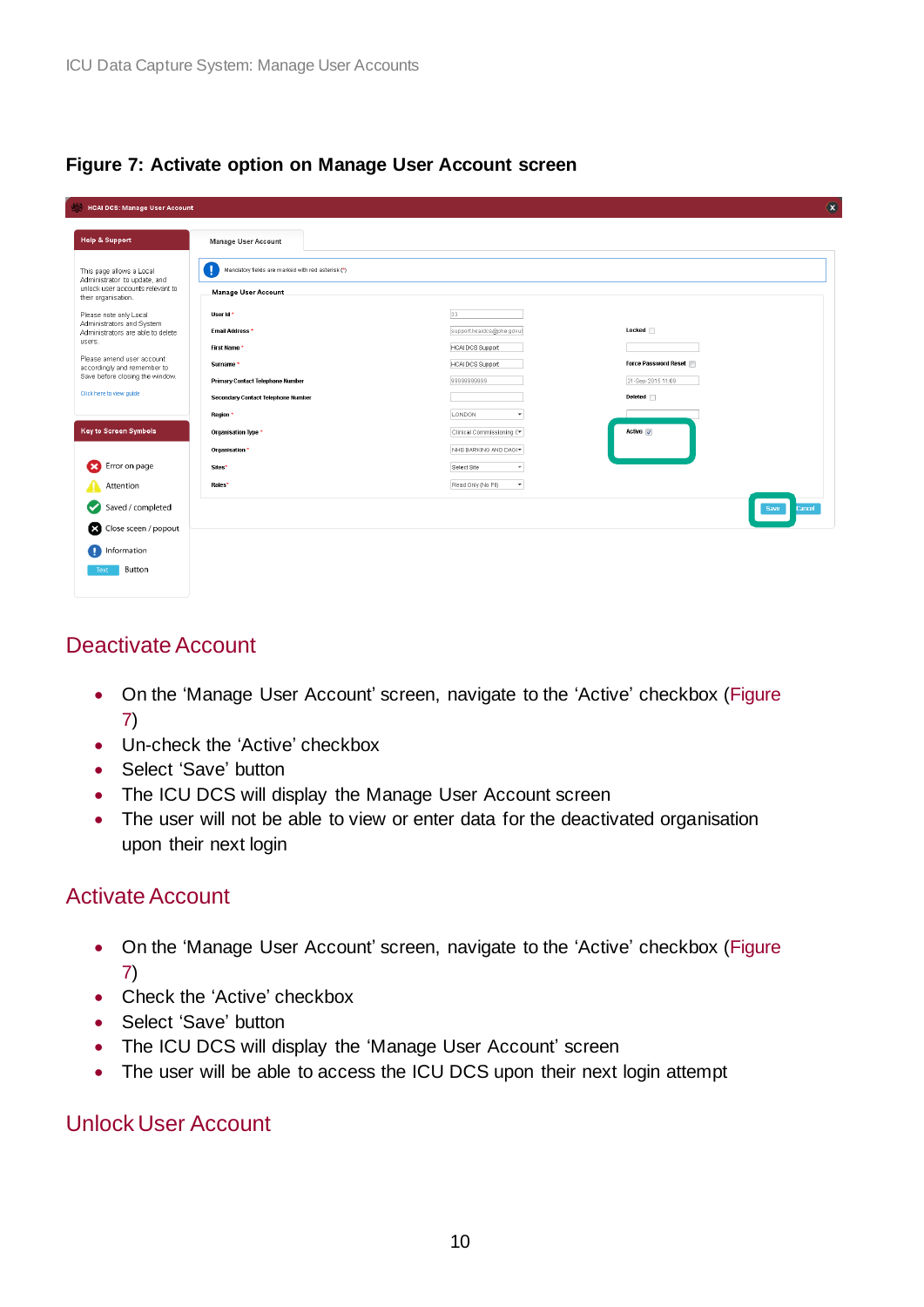If a user has entered the wrong password on 5 occasions the ICU DCS will lock their account. A Local Administrator can unlock their account by unchecking the 'Locked' checkbox [\(Figure 8\)](#page-10-0).

- On the 'Manage User Account' screen, navigate to the 'Locked' checkbox
- Un-check the 'Locked' checkbox

<span id="page-10-0"></span>**Figure 8: Unlocking user account**

| <b>HCAI DCS: Manage User Account</b>                           |                                                        |                                         | $\alpha$             |
|----------------------------------------------------------------|--------------------------------------------------------|-----------------------------------------|----------------------|
| Help & Support                                                 | Manage User Account                                    |                                         |                      |
| This page allows a Local<br>Administrator to update, and       | ı<br>Mandatory fields are marked with red asterisk (*) |                                         |                      |
| unlock user accounts relevant to<br>their organisation.        | Manage User Account                                    |                                         |                      |
| Please note only Local                                         | User Id *                                              | 33                                      |                      |
| Administrators and System<br>Administrators are able to delete | Email Address*                                         | support.hcaidcs@phe.gov.ul              | Locked <b>I</b>      |
| users.                                                         | First Name*                                            | <b>HCAI DCS Support</b>                 |                      |
| Please amend user account<br>accordingly and remember to       | Surname*                                               | <b>HCAI DCS Support</b>                 | Force Password Reset |
| Save before closing the window.                                | Primary Contact Telephone Number                       | 99999999999                             | 21-Sep-2015 11:09    |
| Click here to view guide                                       | Secondary Contact Telephone Number                     |                                         | Deleted <sub>1</sub> |
|                                                                | Region <sup>*</sup>                                    | LONDON                                  |                      |
| <b>Key to Screen Symbols</b>                                   | Organisation Type *                                    | Clinical Commissioning C                | Active $ \nabla $    |
|                                                                | Organisation *                                         | NHS BARKING AND DAGIT                   |                      |
| Error on page<br>×                                             | Sites*                                                 | Select Site<br>$\overline{\phantom{a}}$ |                      |
| Attention                                                      | Roles*                                                 | Read Only (No PII)<br>$\star$           |                      |
| Saved / completed                                              |                                                        |                                         | Cancel<br>Save       |
| ⊠<br>Close sceen / popout                                      |                                                        |                                         |                      |
| nformation                                                     |                                                        |                                         |                      |
| Button<br>Text                                                 |                                                        |                                         |                      |

- Select 'Save' button
- The ICU DCS will display the 'Manage User Account' screen
- The user will be able to access the ICU DCS upon their next login attempt providing they enter the correct login details

If you are not able to un-check the 'Locked' checkbox, the account has been locked by PHE. To unlock that particular user account, please contact PHE.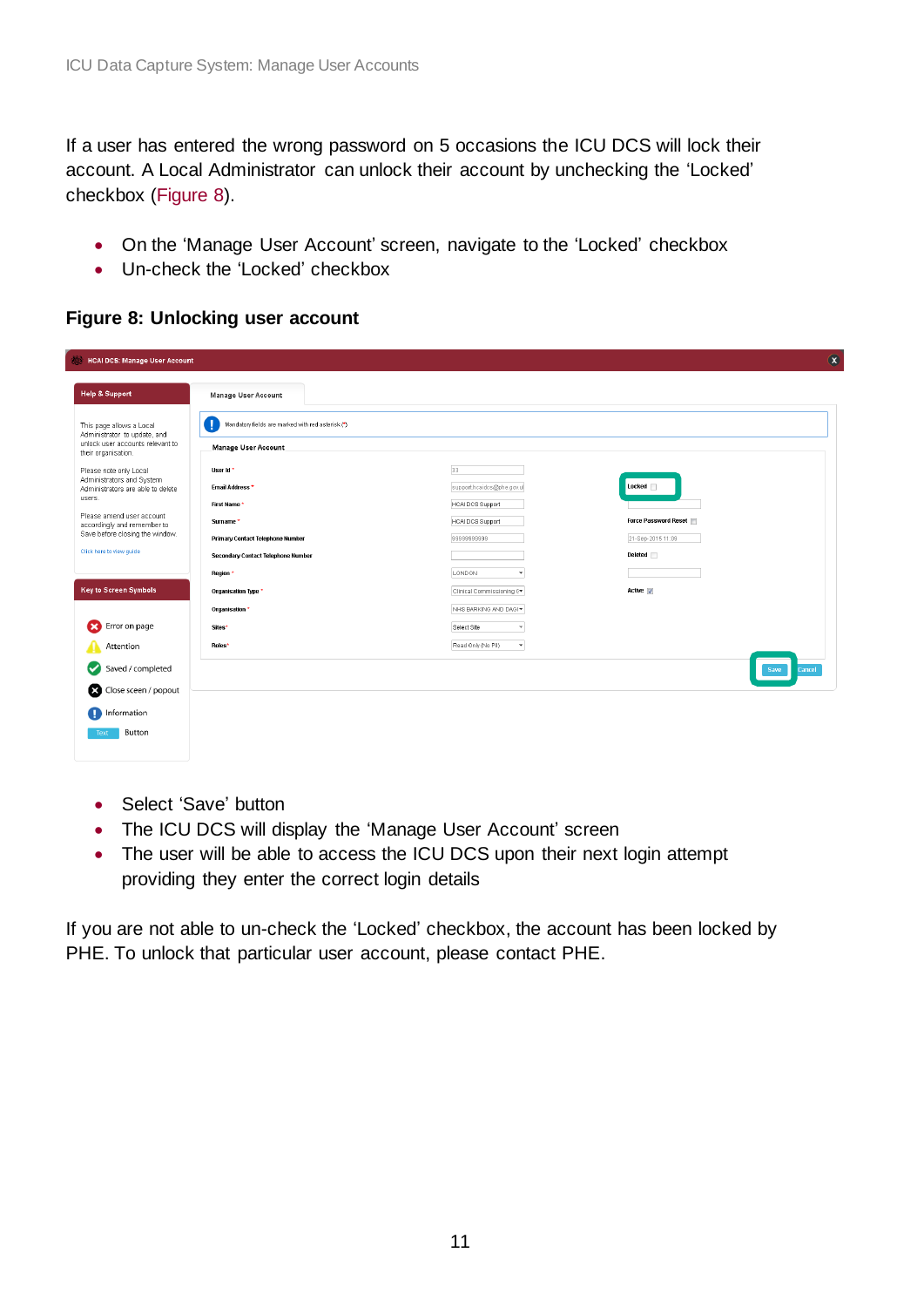# <span id="page-11-0"></span>Appendix

## <span id="page-11-1"></span>Organisation Types and User Roles

The ICU DCS supports a range of organisations and user types or roles (Tables 1 and 2), each of which have associated permissions and levels of access to the system. Within each organisation it is possible for the same user to have a range of different roles and for different users to have different roles. A user's organisation type, its place in the hierarchy and the user's role affect whether the user is able to enter or sign off data. It also impacts on what data they are able to view.

All roles allow users to view data entered on the system at a summary level via a range of reports. For example, all users are able to view a count or rate of reported Blood Stream Infection by ICU.

Access to patient level data, with or without Personally Identifiable Information (PII), is restricted based on the organisational hierarchy (Table 1). National users have access to patient level data for all cases entered on the system. Sub-national users have patient level access for cases mapped to their organisation in one of several ways. Organisation units only have patient level access to records entered by themselves. This is summarised in Table 1. Specific permissions associated with each of the roles are shown in Table 2.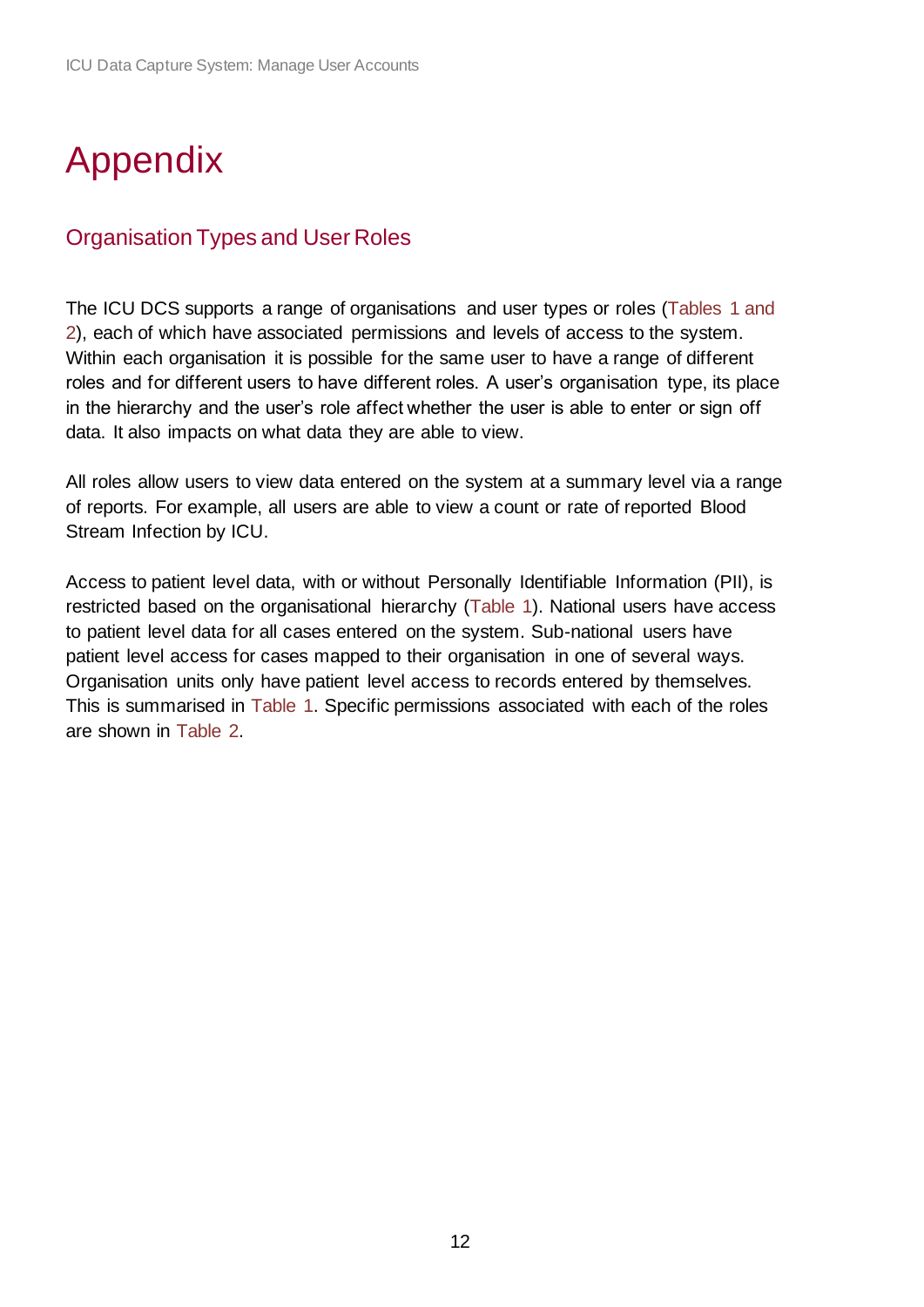## <span id="page-12-0"></span>Table 1

### **Summary of organisation types and role and data presentation in reports**

| Organisation<br><b>Type</b>                   | Hierarchy             | <b>Roles</b><br>Supported                                                                                | <b>Access to</b><br>patient level<br>data (with or<br>without PII)                                                     | <b>Default</b><br>Pathway ** | Data visible on<br>line listings                                      |
|-----------------------------------------------|-----------------------|----------------------------------------------------------------------------------------------------------|------------------------------------------------------------------------------------------------------------------------|------------------------------|-----------------------------------------------------------------------|
| <b>Public Health</b><br>England<br>(National) | National              | • System<br>Administrator                                                                                | All                                                                                                                    | <b>Reporting Route</b>       | All cases, no<br>mapping applied                                      |
| <b>Public Health</b><br><b>England Region</b> | Sub National<br>Group | • ICU Local<br>Administrator<br>ICU Read Only*<br><b>ICU Reports</b><br>$\bullet$                        | Cases reported<br>by ICUs mapped<br>to the region, and<br>cases attributed<br>to CCGs mapped<br>to the region          | <b>Reporting Route</b>       | Reporting and<br>commissioning<br>routes. Resident<br>pathway mapping |
| <b>Public Health</b><br>England<br>Centre's   | Sub National<br>Group | <b>ICU Local</b><br>$\bullet$<br>Administrator<br>ICU Read Only*<br>$\bullet$<br><b>ICU Reports</b>      | Cases reported<br>by ICUs mapped<br>to the centre, and<br>cases attributed<br>to CCGs mapped<br>to the centre          | <b>Reporting Route</b>       | Reporting and<br>commissioning<br>routes. Resident<br>pathway mapping |
| Local Authority                               | Sub National<br>Group | • ICU Local<br>Administrator<br>ICU Read Only*<br><b>ICU Reports</b><br>$\bullet$                        | Cases mapped to<br>the Local<br>authority based<br>on the resident<br>pathway algorithm                                | Resident<br>Pathway          | Resident pathway                                                      |
| Directors of<br><b>Public Health</b><br>(DPH) | Sub National<br>Group | <b>ICU Local</b><br>$\bullet$<br>Administrator<br>ICU Read Only*<br><b>ICU Reports</b>                   | Cases mapped to<br>the DPH via the<br>CCG algorithm                                                                    | Commissioning<br>Route       | Commissioning<br>route                                                |
| <b>NHS England</b><br><b>Local Offices</b>    | Sub National<br>Group | • ICU Local<br>Administrator<br>• ICU Read Only*<br><b>ICU Reports</b><br>$\bullet$                      | Cases reported<br>by ICUs mapped<br>to the Area Team,<br>and cases<br>attributed to<br>CCGs mapped to<br>the Area Team | Commissioning<br>Route       | Reporting and<br>commissioning<br>routes                              |
| <b>NHS England</b>                            | National              | <b>ICU Local</b><br>$\bullet$<br>Administrator<br>ICU Read Only*<br>۰<br><b>ICU Reports</b><br>$\bullet$ | All                                                                                                                    | Commissioning<br>Route       | All cases, no<br>mapping applied                                      |
| <b>NHS England</b><br>Region                  | Sub National<br>Group | <b>ICU Local</b><br>Administrator<br>• ICU Read Only*<br><b>ICU Reports</b>                              | Cases reported<br>by ICUs mapped<br>to the region, and<br>cases attributed<br>to CCGs mapped<br>to the region          | Commissioning<br>Route       | Reporting and<br>commissioning<br>routes                              |
| Clinical<br>Commissioning<br>Group            | Organisation<br>Unit  | • ICU Local<br>Administrator<br><b>ICU Read Only*</b><br><b>ICU Reports</b>                              | Cases attributed<br>to the CCG                                                                                         | Commissioning<br>Route       | Commissioning<br>route                                                |
| Department of<br>Health                       | National              | <b>ICU Local</b><br>$\bullet$<br>Administrator<br><b>ICU Read Only</b><br>no PII<br><b>ICU Reports</b>   | All (no PII access<br>for any user)                                                                                    | <b>Reporting Route</b>       | All cases, no<br>mapping applied                                      |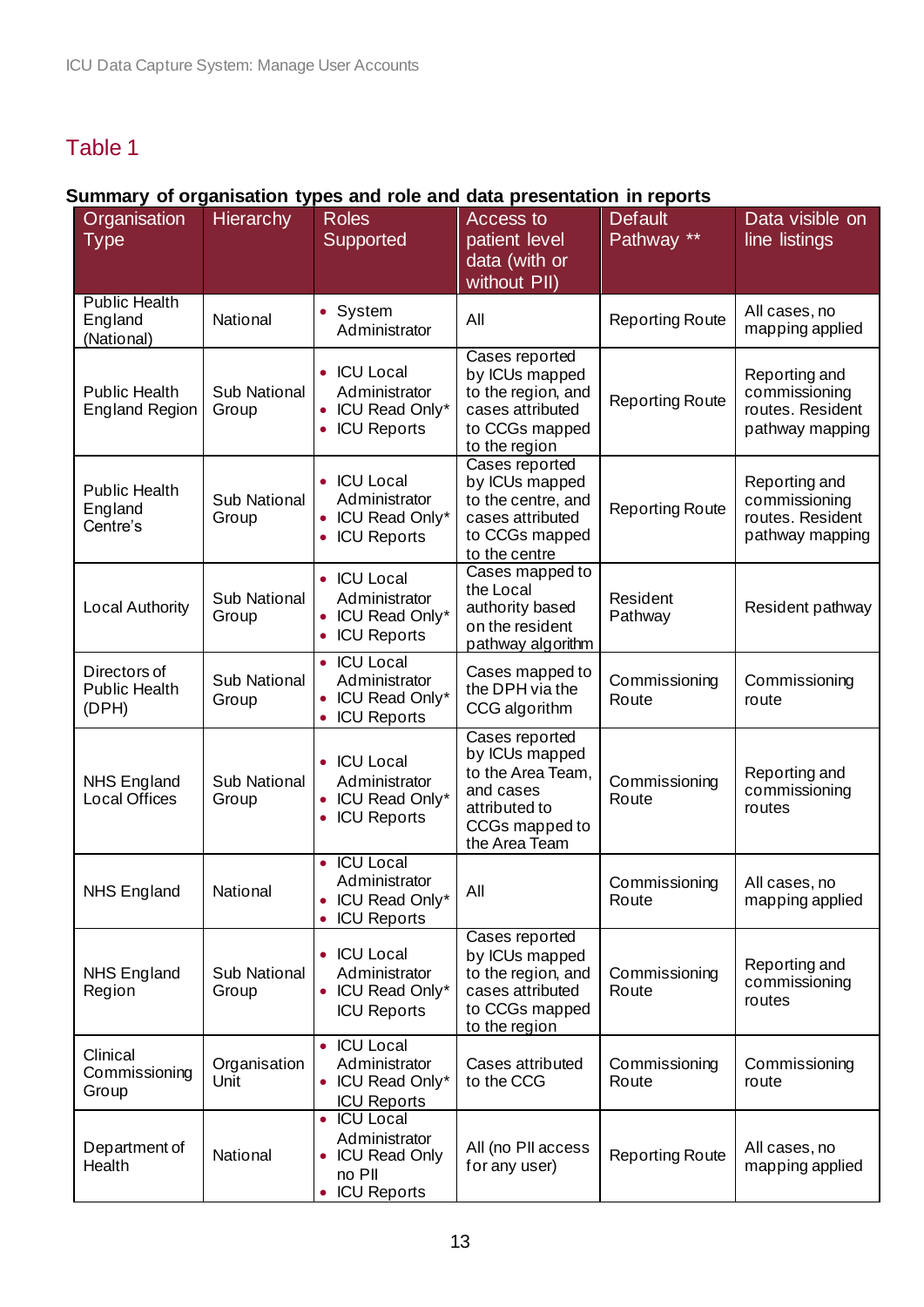| Organisation<br><b>Type</b>      | <b>Hierarchy</b>      | <b>Roles</b><br>Supported                                                                                                                                | Access to<br>patient level<br>data (with or<br>without PII)                                                   | <b>Default</b><br>Pathway ** | Data visible on<br>line listings                                      |
|----------------------------------|-----------------------|----------------------------------------------------------------------------------------------------------------------------------------------------------|---------------------------------------------------------------------------------------------------------------|------------------------------|-----------------------------------------------------------------------|
| <b>NHS Trusts</b>                | Sub National<br>Group | • ICU Local<br>Administrator<br>ICU Read Only*<br><b>ICU Reports</b>                                                                                     | Cases reported<br>by ICUs mapped<br>to the centre, and<br>cases attributed<br>to CCGs mapped<br>to the centre | <b>Reporting Route</b>       | Reporting and<br>commissioning<br>routes. Resident<br>pathway mapping |
| <b>Intensive Care</b><br>Units   | Organisation<br>Unit  | <b>ICU Local</b><br>۰<br>Administrator<br>ICU Read Only*<br><b>ICU Reports</b><br>$\bullet$<br><b>ICU Data Entry</b><br><b>ICU Sign Off</b><br>Authority | Cases entered by<br>the ICU                                                                                   | <b>Reporting Route</b>       | Cases entered by<br>the ICU                                           |
| Care Quality<br>Commission       | National              | <b>ICU Local</b><br>Administrator<br><b>ICU Read Only</b><br>$\bullet$<br>no PII<br><b>ICU Reports</b>                                                   | All (no PII access<br>for any user)                                                                           | <b>Reporting Route</b>       | All cases, no<br>mapping applied                                      |
| <b>PHE Field</b><br>Epidemiology | National              | <b>ICU Local</b><br>٠<br>Administrator<br>ICU Read Only*<br><b>ICU Reports</b>                                                                           | All                                                                                                           | <b>Reporting Route</b>       | All cases, no<br>mapping applied                                      |

\*Allows read only permission to view data at patient level, either with or without PII access, depending on requirements

\*\* TBC this is the usual pathway by which cases are mapped to this organisation type. This is how the data is presented on all reports, except the line listing where other mappings are applied